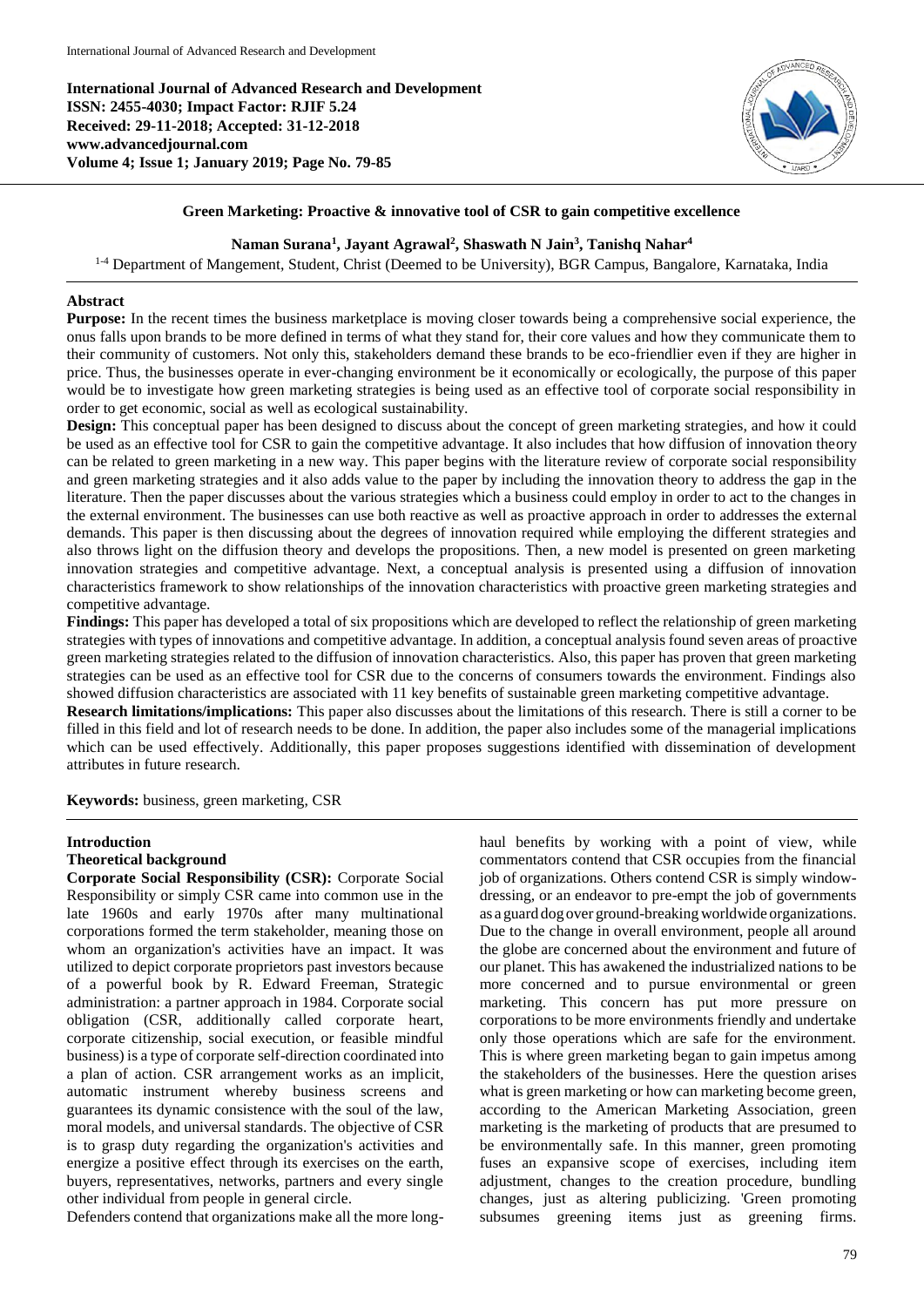Administrators need to distinguish what should be greened: frameworks, procedures or items?''

Green marketing refers to any activity taken by the businesses in concern to the environment. It is a process of selling products and/or services based on their environmental benefits. Such a product or service may be environmentally friendly in it-self or produced and/or packaged in an environmentally friendly way.

Corporations undertake such activities in order to gain competitive advantage and also to be profitable in the long term. Thus, obvious assumption of green marketing is that potential consumers will view a product or service's "greenness" as a benefit and base their buying decision accordingly. The not really clear supposition of green showcasing is that shoppers will pay more for green items than they would for a less-green equivalent elective item - a suspicion that, as I would like to think, has not been demonstrated indisputably.

Recently green advertising has been seen vital through the eyes of purchasers the same number of scientists have demonstrated that clients are notwithstanding eager to pay more for condition inviting items. While green showcasing is developing enormously as expanding quantities of customers are happy to back their natural consciousnesses with their dollars, it very well may be perilous. People in general will in general be incredulous of green professes in any case and organizations can truly harm their brands and their deals if a green case is found to be false or negated by an organization's different items or practices. Showing an item or administration as green when it's not is called green washing. Green Marketing includes wide range of activities which include: product design, the manufacturing process, service delivery processes, packaging, construction and renovation of buildings, recycling, and other areas such as marketing communications. In addition to all this we could see that there has been a serious advancement in terms of technology like in the area of marketing communications. With the use of internet, businesses can become eco-friendlier by using services like online marketing, email, e-newsletters, webinars, online communities, etc.) And mobile marketing (e.g. M-Commerce, M-CRM, SMS, etc.), the companies can promote their products or services in a eco-friendlier way which can be broadcasted to general public in a prompt and inexpensive manner.

According to a research conducted in European countries to find the concerns of consumers about environment, was found that more than ninety two percent people have changed their products to address green concerns. Another Research report showed that 84 per cent of the organizations produce more environmentally friendly or socially responsible products or they produce the products which are energy efficient, recyclable, made with renewable materials or Fair Trade. The organizations main objectives behind their green marketing strategies are: product differentiation to create a competitive advantage, to become a global leader, and cost savings.

We could see from the above implications that how green marketing is gaining impetus in today's business environment so the main objective of this study will be to determine how innovative theory can be used to develop green marketing strategies in order to meet the customer expectations and overall obligations towards the environment. The strategies will not only help the corporations to become greener but it will also meet their bottom line of becoming

economically, socially as well as ecologically sustainable. At first, the overview of corporate social responsibility CSR theories relevant to green marketing is provided. Next, a discussion is included on reactive and proactive green marketing strategies that can be utilized in businesses, and their relationship to degrees of innovation. Further, a review is provided on diffusion of innovation theory and its relationship to business research. Also, five propositions are developed, and a new conceptual model is presented on green marketing innovation strategies and competitive advantage. Furthermore, an analysis is presented on the relationship of diffusion of innovation characteristics to green marketing strategies, and the benefits associated with competitive advantage for organizations. Confinements and administrative ramifications are talked about, and suggestions are accommodated future research.

Green showcasing can be a ground-breaking promoting technique however when it's done well. For green marketing to be effective, you have to do three things; be genuine, educate your customers, and give them the opportunity to participate.

- 1) Being Genuine
	- a. By being genuine, it means that you are actually doing it for a cause. Apart from the profitability concern you must take care for your environment and do exactly what you are claiming to be doing in your green marketing campaign.
	- b. Secondly it is not only your green marketing strategies but the rest of your business policies must reflect your concern for the environment. Both these conditions have to be met for your business to establish the kind of environmental credentials that will allow a green marketing campaign to succeed.
- 2) Educating your customers in order to be effective green marketer you must let your customers to know about your concern to environment. They must be educated about whatever you're doing to protect the environment. You must also convey your ideas about green marketing in a manner that it must reflect why it matters. Otherwise, for a significant portion of your target market, it's a case of "So what?" and your green marketing campaign goes nowhere.
- 3) Giving your customers an opportunity to participate it is not only about the top management to decide about the environmentally friendly actions but you must personalize the activities, normally through letting the customer take part in positive environmental action.

## **Green marketing, CSR theories and innovation theory**

Garriga and Mele developed four groups of theories based on CSR, they include: instrumental theories, political theories, integrative theories, and ethical theories. Garriga and Mele´ argued that the corporations while adopting the instrumental strategies are basically achieving competitive advantage by making profits and they also help in social causes such as: philanthropic investments, cause marketing activities, and using disruptive innovations to market to the bottom of the economic pyramid noted that disruptive innovations could achieve social objectives and create a competitive advantage for companies in "telecommunications, consumer electronics and energy production and many other industries'' Political theories advocate that the corporations are being socially responsible because of their power and also they are legally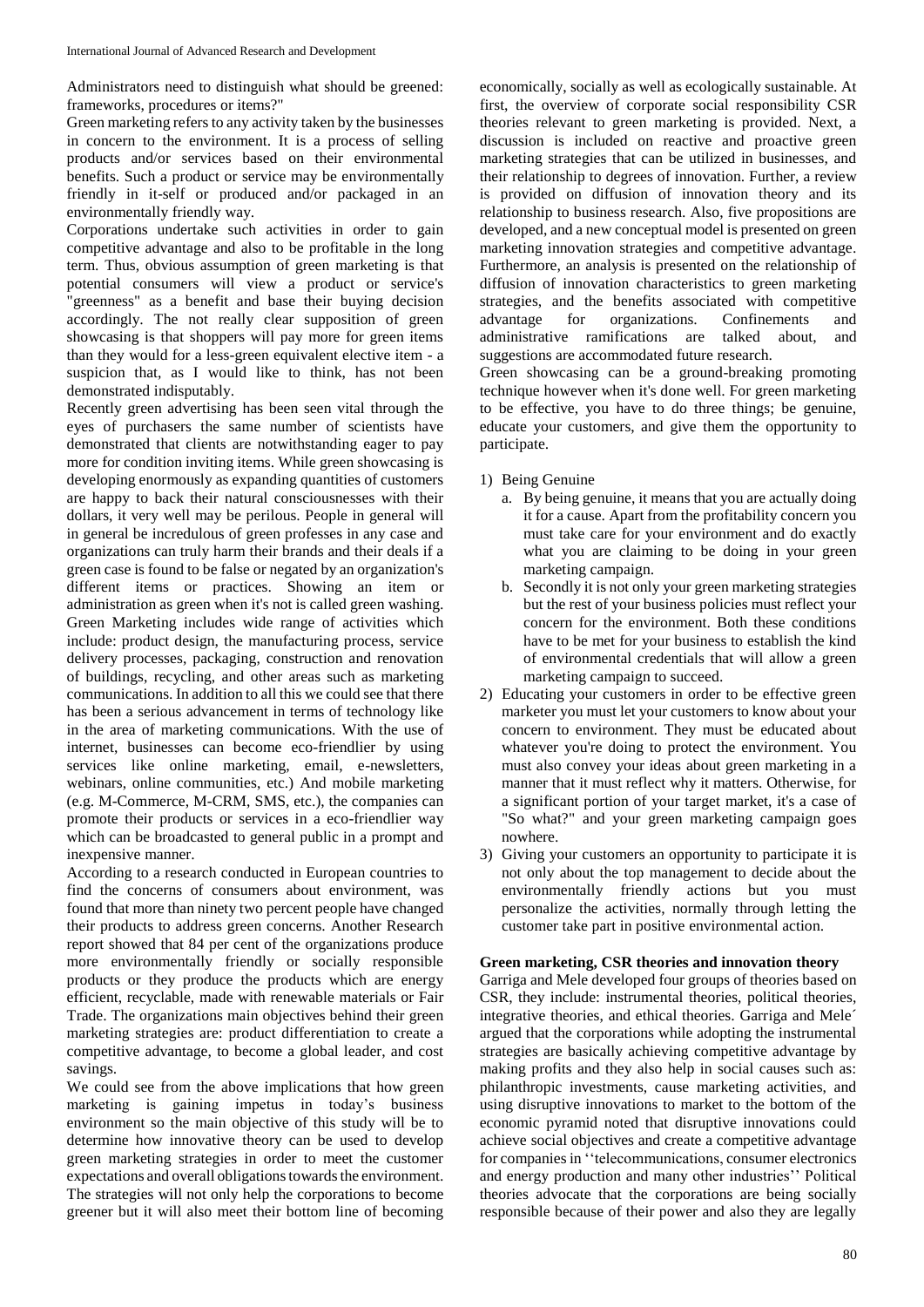obliged to follow some benchmark to environmental marketing. On the other hand, Integrative theories focus on stakeholder management, related Marketing and Innovation theory to social norms, green marketing, and to the common good. These theories include those strategies because of the stakeholder's expectations from the business. Ethical theories focus on doing the right thing for society, and include universal human rights, environmental sustainability, and the common good. Green marketing has been related to the common good, the tragedy of the common's dilemma and to environmental justice. The corporations can adopt any of the strategies to become socially responsible. Each of the groups of theories can be related to firms' motivations to pursue green marketing strategies and actions, and all four areas are important to a social system. Diffusion of innovation theory shed light on how to increase the rate of adoption of green products, services, and processes to help companies create a competitive advantage, and simultaneously help move the world toward greater ecological sustainability. Diffusion theory explains that how businesses can use their resources in a desired manner so that they can innovate freely, this theory also explains on how to use the different innovative strategies under given circumstances

## **Green Marketing: Developing marketing strategies**

As the consumers are becoming more environmental conscious businesses need to consider environmental consequences into consideration while formulating any marketing strategy. Thus, businesses need to formulate their green marketing strategies in accordance with their business strategies. Environmental policies have been measured as the secondary plans until 1980's and were not considered and incorporated in the overall planning process. But nowadays it has become an essential part of an organization to be socially responsible as it is considered as a key indicator of determining the market hold of a company. As a result, such a strategic marketing process must be designed where green marketing acts as an integral part. Figure 1 depicts a model for doing this. This can be facilitated through following ten steps:

- Step 1. Develop an environmental corporate policy.
	- This policy should state the company's mission and objectives with regard to the environment and should

allow for environmental considerations to be integrated into all company decisions.

 Step 2. Develop ecological initiative at the best dimension of the association.

Doing this should communicate a long-term commitment to environmental action.

 Step 3. Hire or develop environmental advocates on the inside.

These people can concentrate on environmental concerns and provide a consistent environmental voice for the organization. Some companies may even create an entirely new department dedicated to environmental planning.

 Step 4. Educate and train all employees on environmental awareness.

From the boardroom to the mailroom, an environmental consciousness must pervade the organization.

- Step 5. Maintain communication with external stakeholders.
- It is essential to stay abreast of outside needs and concerns.
- Step 6. Develop an assertive environmental action program.

This program should be integrated into all parts of the strategic planning process.

- Step 7. Aggregation of all departments for efficient achievement of objectives Doing this may require building bridges between competing interests in the organization.
- Step 8. Allocate adequate resources to show commitment. This environmental commitment must be demonstrated by provision of money and personnel to implement the environmental action program effectively.
- Step 9. Through marketing, effectively communicate what the brand offers. This communication will not only build customer loyalty toward your organization, but also encourage customers' co-operation in environmental efforts.
- Step 10. Analyze the consumer response with an active research program.

The dynamic nature of environmental needs and demands requires constant monitoring along with flexibility to adapt.



**Fig 1**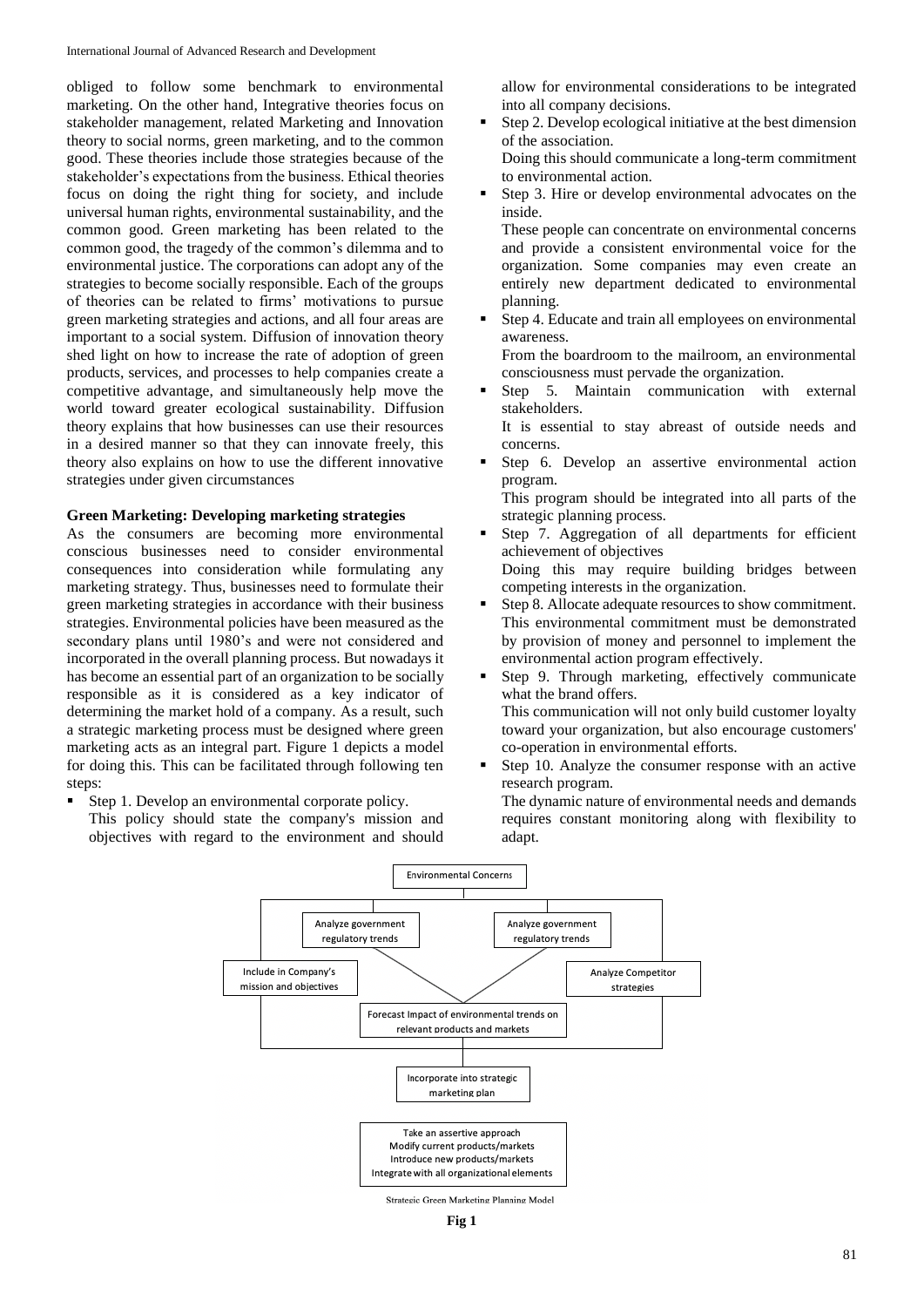## **Green marketing: Reactive vs. proactive strategies**

Whenever a research on general business strategy is conducted it often reflects a dichotomy between reactive and proactive strategies. Whenever a business responds to any changes; be it external or internal environment, it often uses the reactive strategy. These strategies are often kept in place whenever some unusual reaction takes place in the external environment, the timing of such strategies is quite important. On the other hand, Proactive strategy is being implemented by the businesses before they are forced to respond to any changes in the external environment, thus creating new opportunities in the environment. McDaniel and Rylander proposed two main approaches to green marketing: the first is a defensive or reactionary approach, and the second is an assertive, aggressive strategy. This paper utilizes the term reactive to describe the former approach, and proactive to refer to the latter. A reactive green marketing strategy (also referred to as a compliance strategy) follows regulations of environmental management, requires limited resources, has a low level of organizational commitment, low involvement of top management, and a short-term orientation.

P1. Reactive green marketing strategies are related to: low organizational ecological commitment and resource allocation and are more likely to develop continuous innovations.

P2. Reactive green marketing strategies can lead to: shortterm benefits (e.g. short-run increases in sales and profits),

risks of green washing criticisms, and lower levels of ecological sustainability.

Reactive green marketing strategies require less resources which are less risky and inexpensive however on the other hand the proactive green marketing strategy requires greater resources which can be expensive as well as risky at the same time, it also needs high organizational commitment including an out stated environmental corporate policy which reflects high levels of top management and employee involvement, and is more long term in orientation. Whenever a firm is employing its proactive green marketing strategies it considers its customer needs, the other stakeholders of the company, future potential customers of the business; not only this firms tends to meet all these expectations in a most innovative manner, thus creating innovative solutions. Firms always employ those strategies which will enhance their economical sustainability thus the objective of proactive green marketing strategy would ideally address what is referred to as the ''triple bottom line'' of economic, social, and ecological sustainability. Firms who successfully implement these proactive green marketing strategies would always be among the firms who have achieved what is referred to as ''eco-effectiveness.''

P3. Proactive green marketing strategies are related to: high organizational ecological commitment and resource allocation and will create more dynamically continuous and discontinuous innovations.





Businesses prefer continuous innovations as they are low in risk and are on a positive side since they require very little or no change in buying behavior. Continuous innovations are quick to diffuse in the marketplace and can be easily adopted. They are less risky in the sense that businesses do not abruptly change the product or replace it by new one however it is a long-time development which considers the needs and desires of the consumers. It also analyses the tastes and preferences as consumers tend to change their perceptions from time to time. An example of a continuous innovation in green marketing is when a firm introduces a new ''second generation'' of an existing product which does not need a totally new manufacturing process, and is a ''green'' upgrade that can help save more energy, conserve natural resources, or eliminate waste for business customers. At the medium

level, a product or product category that is in existence, but that provides a new format which changes customer behavior (e.g. laptops, mobile phones) is a dynamically continuous innovation. The highest level is a discontinuous innovation (e.g. the internet, space travel for businessmen) which will change customer behavior the most, and may take decades to diffuse, unless the diffusion characteristics are positively directed.

P4. Proactive green marketing strategies can lead to: longerterm financial benefits related to competitive advantage; greater product differentiation and customer brand loyalty; lower costs; enhanced corporate reputation; higher R&D support; and more ecological sustainability for the common good.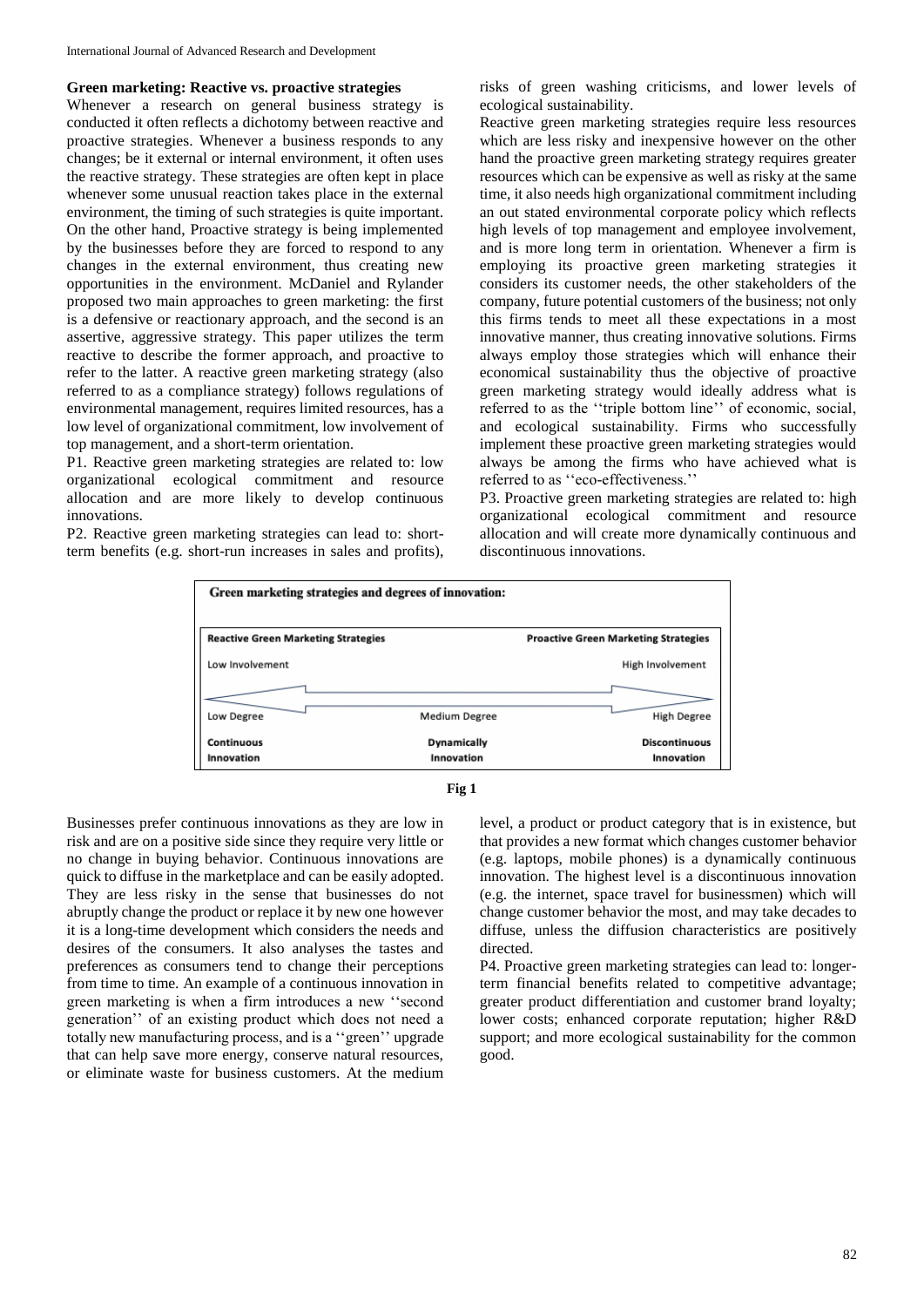## **A new model of green marketing innovation and competitive advantage**

#### **Green Marketing Innovation Strategies**

#### **Reactive Strategies**

-Fulfill Environmental Regulations. Decrease resource outlay and lacking organizational commitment towards environment.

-Continuously developing innovative products that are easily initiated.

-Tactical Green Marketing-e.g. price premiums<br>which may not be perceived as worth the cost to customers; misleading advertisement claims.

## **Competitive Advantage**

-Reactive strategies lead to short term increase in the financial performance; -Involves risk of criticism from media

about green washing:

-Sustainability in the environment and competition can be short-term.

## **Proactive Strategies**

-Make regulations the bench-mark and performing activities beyond them; environment<br>should be related to the corporate mission, objectives, policies, organizational structure, and resources; Top management must be involved in the environmental commitments and the inputs must be imported from the external shareholders. -Continuous innovations must be made which are dynamic and thus stretching the boundaries of the product and the organization.

-Use diffusion of innovation characteristics to help design more effective green marketing strategies in the direction of faster diffusion and adoption.

-Proactive strategies lead to Long term increase in financial performance and allows sustainable advantage;

-Enhances the reputation of an organization; Lower costs; Differentiation and brand loyalty; satisfied stakeholders; environmental sustainability for common good.

#### **Fig 3**

#### **Diffusion of innovation characteristics and Proactive green marketing strategies**

#### **Table 1**

| Marketing<br>research    | Must do an in-depth research on sustainability and obtain the necessary information from the stakeholders on<br>products, communications, pricing, and distribution strategies. |
|--------------------------|---------------------------------------------------------------------------------------------------------------------------------------------------------------------------------|
|                          | Diffusion characteristics: relative advantage, observability, compatibility, complexity, trialability.                                                                          |
| Production               | Need to change production processes in order to be greener and environment friendly.                                                                                            |
|                          | Diffusion characteristics: relative advantage, observability, compatibility and trialability.                                                                                   |
| Product                  | (a) Products must be recyclable, biodegradable, and are based on sustainable development and also extending these                                                               |
|                          | product lines. It will be a competitive advantage.                                                                                                                              |
|                          | (b) Substitute product rentals instead of ownership of physical goods.                                                                                                          |
| Distribution/<br>markets | (a) Using different ways of distribution like internet.                                                                                                                         |
|                          | (b) Creating more circular markets werein products are recycled.                                                                                                                |
|                          | (c) Using green products to create new markets or market niches.                                                                                                                |
|                          | Diffusion characteristics: relative advantage, observability, complexity, and trialability.                                                                                     |
| Price                    | (a) Long-term costs of ownership must be considered and short term price like energy efficiency should be used                                                                  |
|                          | rather.                                                                                                                                                                         |
|                          | (b) Price incentives like coupons should be offered.                                                                                                                            |
|                          | (c) The prices of the green innovations should be set lower.                                                                                                                    |
|                          | Diffusion characteristics: relative advantage, observability, and trialability.                                                                                                 |
| Promotion                | Green values and benefits must be used to promote the new product by using that media of promotion which is                                                                     |
|                          | environment friendly like internet, and mobile marketing to increase the compatibility between organizational                                                                   |
|                          | sellers and buyers.                                                                                                                                                             |
|                          | Providing sales incentives to customers and rewarding repeat purchases must be used.                                                                                            |
|                          | Education of green policies and strategies should be communicated to various Stakeholders.                                                                                      |
|                          | Diffusion characteristics: related mainly to observability, but also related to compatibility, complexity, and                                                                  |
|                          | trialability and relative advantage.                                                                                                                                            |
| Partnerships             | "Eco-alliances" should be created with stakeholders for inputs, strategies, and implementation.                                                                                 |
|                          | Diffusion characteristics: relative advantage, observability, and compatibility.                                                                                                |
|                          |                                                                                                                                                                                 |

#### **Analysis and Discussion**

**1. Marketing research strategies:** The studies must be conducted to obtain inputs on the strategies of the company and its environmental sustainability issues from outside stakeholders and it must be related with the

diffusion characteristics which are: relative advantage, observability, compatibility, complexity, and trialability. These researches would help a company to determine the optimum way of reaching its specific target markets and would also determine the most effective way of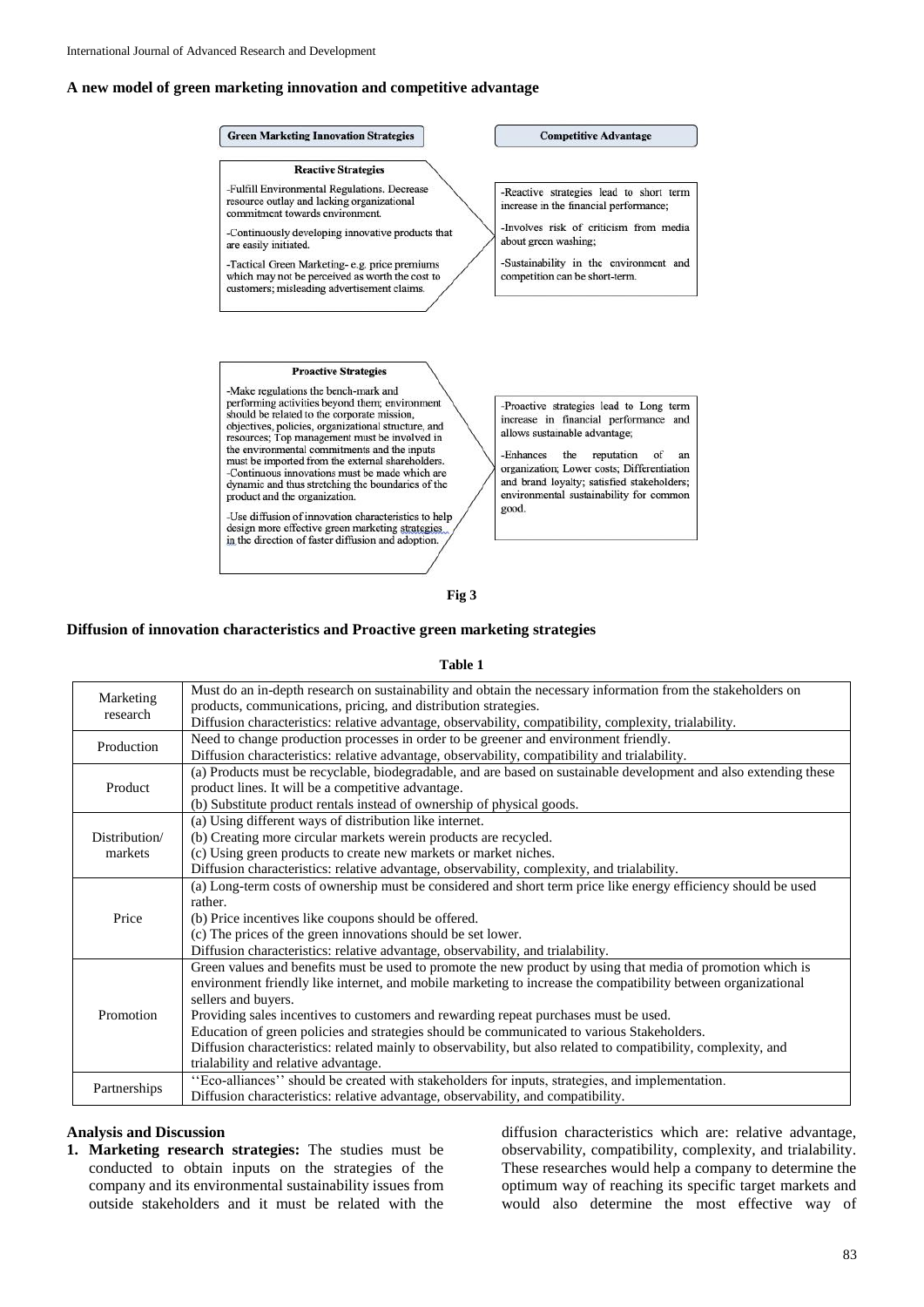communicating the information about the green efforts taken or to be taken by the organization to its stakeholders.

**2. Production strategies:** Changing all production processes and other activities such that they will be more environmentally sensitive and will affect the following<br>diffusion characteristics: relative advantage, diffusion characteristics: relative advantage, observability, compatibility, and trialability. Organizations must involve green innovations to include in the resources of manufacturing where they need to concentrate on the production process of a product or a service and the way it is consumed so as to formulate the processes in an environmentally sustainable way. This could be ensured by associating through suppliers, manufacturers, retailers, and consumers' compatible green values foundation for buying organic food, fair trade materials, parts, and products. On the other hand, to ensure observability, the potential customers, stakeholders and other external bodies like media must be involved through factory tours that will help the organization to obtain the general awareness in the society and promotional efforts could be taken to attain media coverage about the new green production strategies undertaken by the organization.

# **3. Product strategies**

- The green products must be created which have a diverse set of advantages and are recyclable, biodegradable, and based on sustainable development. The product lines can be extended which will be related to the following diffusion characteristics: relative advantage, observability, compatibility, complexity, and trialability. Such type of perception should be developed wherein the green innovations are given the higher preference in terms of value and acceptance to the existing products which is related to differential advantage and is known as a ''unique selling proposition'' in advertising. Once the consumers try the product or service, the degree of technical performance and the workmanship must be up-to the mark.
- Companies should create easy-to-try substitute products or services which are cheaper than ownership of physical goods This is another green marketing strategy wherein substitute services or product rentals instead of ownership of physical goods can be introduced; this strategy will be related to: relative advantage, observability, complexity, and trialability.

# **4. Distribution or market strategies**

- To create more circular markets wherein materials can flow through product take-back and recycling,
- Using different channels of distribution like internet distribution to make the product easily findable, simpler to comprehend, and readily available so that the new green product or service could be tried easily, and
- Green technology transfer can be used to create new market places or niches which will be related to the following diffusion characteristics: relative advantage, observability, complexity, and trialability.
- **5. Price strategies:** Use of long-term costs of ownership should be emphasized rather than short-term price e.g. energy efficiency. Price incentives such as quantity and frequency discounts, coupons, and rebates to increase interest can be offered and it can act as a promotion.

Proactive organizations can use prices of the innovative product or service for organizational customers to gain the competitive advantage by setting it lower than the competition and this way their trialability will increase. These price strategies will be related to the following<br>diffusion characteristics: relative advantage, characteristics: observability, and trialability.

- **6. Promotion strategies:** whatever businesses do in order to become more environmentally friendly needs to be addressed to its stakeholders. Here promotional strategies play an important role, because one needs to choose among the various promotional ways be it print or electronic media - email, e-newsletters, print materials, webinars, and mobile marketing. Using marketing<br>communication strategies that rely more on communication strategies that rely more on environmentally-friendly new media will be related to the diffusion characteristic mainly of observability, but also to compatibility, complexity, and trialability, and relative advantage. With the use of new technology like internet, it is easy to follow up your customers in most inexpensive and less time-consuming manner. Firms can also use e-CRM and other information systems to support relationship marketing and loyalty/reward programs in the supply chain. In designing promotional messages for personal selling and other marketing communications, firms should demonstrate and clearly explain the reasons and benefits of buying and using the green innovation.
- **7. Partnerships/strategic alliances:** Other green marketing strategies could be to create partnerships (e.g. ''ecoalliances'') with multiple stakeholders with similar ''green values'' for input, strategy, and implementation will be related mainly to the following diffusion of innovation characteristics: relative advantage. innovation characteristics: relative advantage, observability, and compatibility. One way to make ecoalliance is that a business can work with its suppliers and channel. They could involve with them in environmental programs, initiate a awareness campaign among the society or gaining product endorsements and corporate sponsorships from environmental groups. This will not only fulfill your obligation but it will also enhance your credibility among stakeholders.

# **Conclusion**

Businesses in today's world operate in ever-changing environment be it economically or ecologically. Nowadays, competition with others firms is not the only purpose, it's also about surviving in the ever-changing market, dynamic environment. Businesses nowadays use green marketing strategies that they use as an effective tool of corporate social responsibility in order to get economic, social as well as ecological sustainability. The purpose of this research was to find out major concepts of green marketing strategies, and how they could be used as an effective tool for CSR to gain the competitive advantage. The strategies will not only help the corporations to become greener but it will also meet there bottom line of becoming economically, socially as well as ecologically sustainable. This research primarily focuses on diffusion of innovation characteristics, such that their relationship with the aspect of green marketing strategies. Diffusion theory explains; how businesses can use their resources in an efficient and desired manner so that they can innovate freely, this theory also explains on how to use the different innovative strategies under given circumstances. In addition, the study demonstrates the value of applying